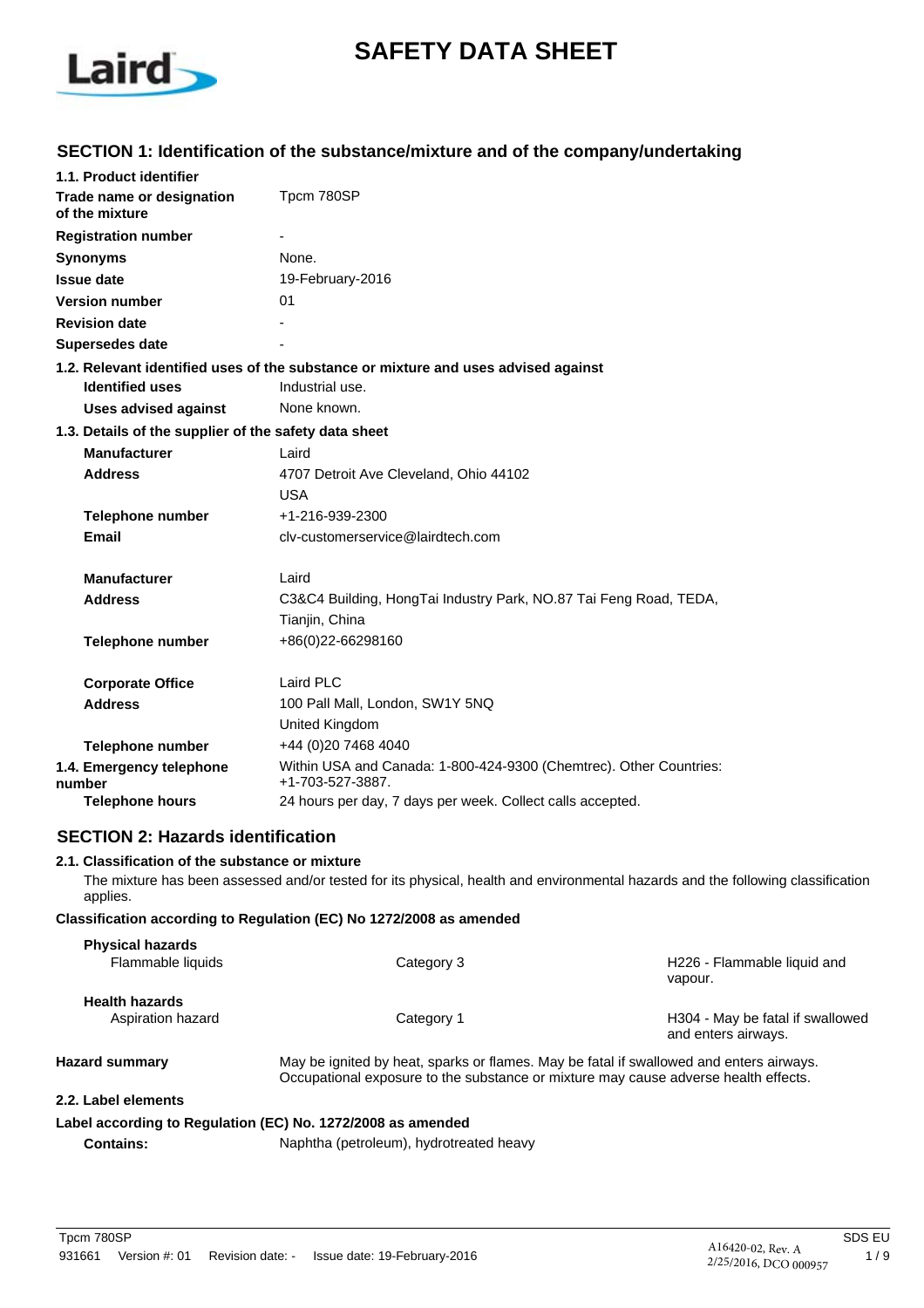**Hazard pictograms**



| <b>Signal word</b>              | Danger                                                                                                 |
|---------------------------------|--------------------------------------------------------------------------------------------------------|
| <b>Hazard statements</b>        |                                                                                                        |
| H <sub>226</sub>                | Flammable liquid and vapour.                                                                           |
| H304                            | May be fatal if swallowed and enters airways.                                                          |
| <b>Precautionary statements</b> |                                                                                                        |
| <b>Prevention</b>               |                                                                                                        |
| P210                            | Keep away from heat, hot surfaces, sparks, open flames and other ignition sources. No smoking.         |
| P <sub>233</sub>                | Keep container tightly closed.                                                                         |
| P240                            | Ground/bond container and receiving equipment.                                                         |
| P241                            | Use explosion-proof electrical/ventilating/lighting equipment.                                         |
| P <sub>242</sub>                | Use only non-sparking tools.                                                                           |
| P <sub>243</sub>                | Take precautionary measures against static discharge.                                                  |
| P <sub>280</sub>                | Wear protective gloves/eye protection/face protection.                                                 |
| <b>Response</b>                 |                                                                                                        |
| $P301 + P310$                   | IF SWALLOWED: Immediately call a POISON CENTER/doctor.                                                 |
| P331                            | Do NOT induce vomiting.                                                                                |
| $P303 + P361 + P353$            | IF ON SKIN (or hair): Take off immediately all contaminated clothing. Rinse skin with<br>water/shower. |
| P370 + P378                     | In case of fire: Use appropriate media to extinguish.                                                  |
| <b>Storage</b>                  |                                                                                                        |
| $P403 + P235$                   | Store in a well-ventilated place. Keep cool.                                                           |
| P405                            | Store locked up.                                                                                       |
| <b>Disposal</b>                 |                                                                                                        |
| P <sub>501</sub>                | Dispose of contents/container in accordance with local/regional/national/international regulations.    |
| Supplemental label information  | None.                                                                                                  |
| 2.3. Other hazards              | None known.                                                                                            |
|                                 |                                                                                                        |

### **SECTION 3: Composition/information on ingredients**

**3.2. Mixtures**

# **General information**

| <b>Chemical name</b>                       | %       | CAS-No. / EC<br>No.                   | <b>REACH Registration No.</b> | <b>INDEX No.</b> | <b>Notes</b> |
|--------------------------------------------|---------|---------------------------------------|-------------------------------|------------------|--------------|
| Naphtha (petroleum), hydrotreated<br>heavy | $0 - 7$ | 64742-48-9<br>265-150-3               |                               | 649-327-00-6     |              |
| <b>Classification:</b>                     |         | Flam. Liq. 3; H226, Asp. Tox. 1; H304 |                               |                  | Þ            |

**Composition comments**

All concentrations are in percent by weight unless ingredient is a gas. Gas concentrations are in percent by volume. The full text for all H-statements is displayed in section 16.

#### **SECTION 4: First aid measures**

| <b>SECTION 4: First aid measures</b>                                                  |                                                                                                                                                                                                                   |
|---------------------------------------------------------------------------------------|-------------------------------------------------------------------------------------------------------------------------------------------------------------------------------------------------------------------|
| <b>General information</b>                                                            | Take off all contaminated clothing immediately. Ensure that medical personnel are aware of the<br>material(s) involved, and take precautions to protect themselves. Wash contaminated clothing<br>before reuse.   |
| 4.1. Description of first aid measures                                                |                                                                                                                                                                                                                   |
| <b>Inhalation</b>                                                                     | Move to fresh air. Call a physician if symptoms develop or persist.                                                                                                                                               |
| <b>Skin contact</b>                                                                   | Take off immediately all contaminated clothing. Rinse skin with water/shower. Get medical<br>attention if irritation develops and persists.                                                                       |
| Eye contact                                                                           | Rinse with water. Get medical attention if irritation develops and persists.                                                                                                                                      |
| Ingestion                                                                             | Call a physician or poison control centre immediately. Rinse mouth. Do not induce vomiting.                                                                                                                       |
| 4.2. Most important symptoms<br>and effects, both acute and<br>delayed                | Aspiration may cause pulmonary oedema and pneumonitis. Exposure may cause temporary<br>irritation, redness, or discomfort.                                                                                        |
| 4.3. Indication of any<br>immediate medical attention<br>and special treatment needed | Treat symptomatically. Thermal burns: Flush with water immediately. While flushing, remove<br>clothes which do not adhere to affected area. Call an ambulance. Continue flushing during<br>transport to hospital. |
|                                                                                       |                                                                                                                                                                                                                   |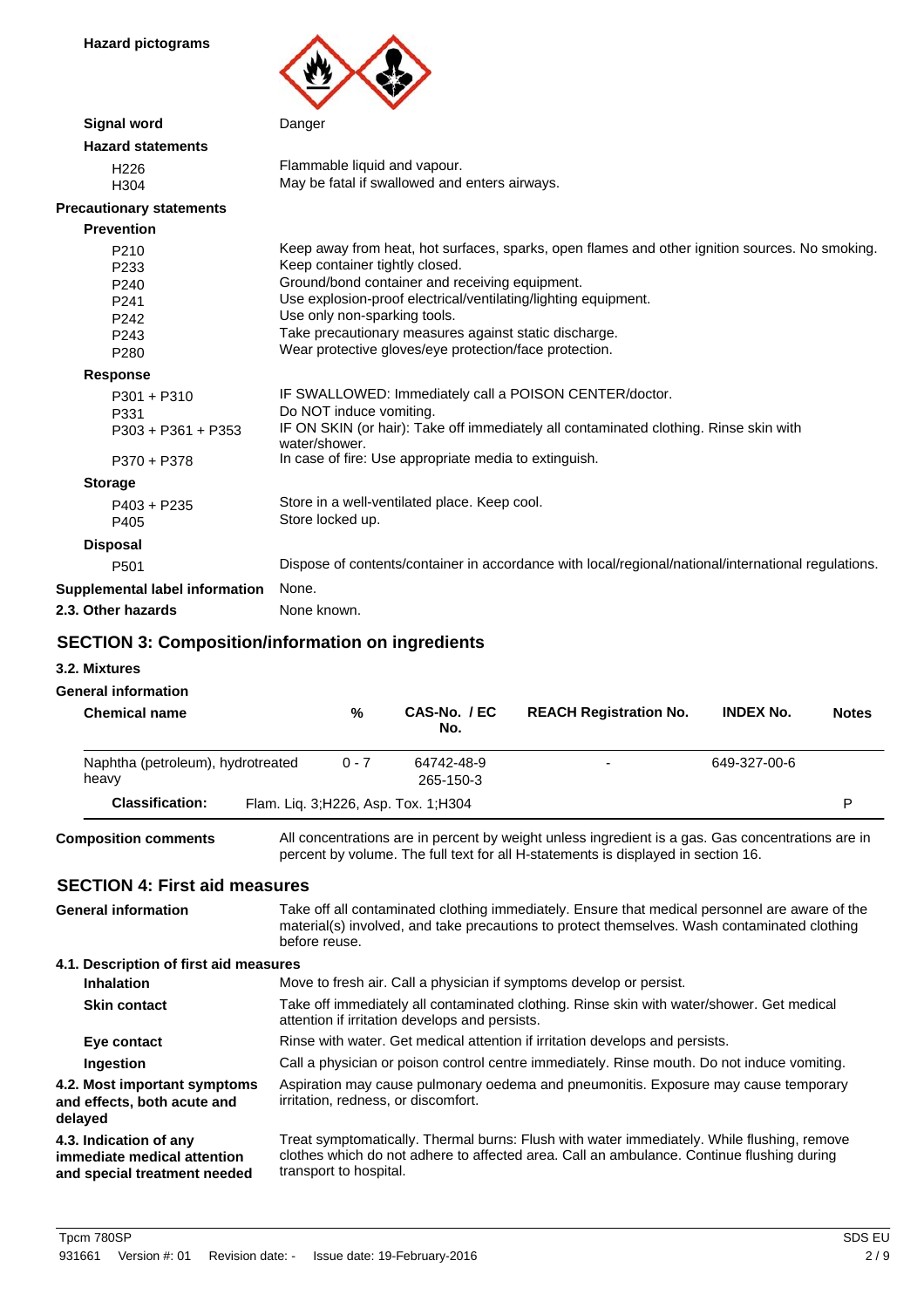# **SECTION 5: Firefighting measures**

| <b>General fire hazards</b>                                   | Flammable liquid and vapour.                                                                                                                                                                                              |
|---------------------------------------------------------------|---------------------------------------------------------------------------------------------------------------------------------------------------------------------------------------------------------------------------|
| 5.1. Extinguishing media<br>Suitable extinguishing<br>media   | Water fog. Foam. Dry chemical powder. Dry sand. Carbon dioxide (CO2).                                                                                                                                                     |
| Unsuitable extinguishing<br>media                             | Do not use water jet as an extinguisher, as this will spread the fire. Carbon dioxide (CO2).                                                                                                                              |
| 5.2. Special hazards arising<br>from the substance or mixture | Vapours may form explosive mixtures with air. Vapours may travel considerable distance to a<br>source of ignition and flash back. During fire, gases hazardous to health may be formed.                                   |
| 5.3. Advice for firefighters                                  |                                                                                                                                                                                                                           |
| <b>Special protective</b><br>equipment for firefighters       | Self-contained breathing apparatus and full protective clothing must be worn in case of fire.<br>Selection of respiratory protection for firefighting: follow the general fire precautions indicated in<br>the workplace. |
| <b>Special fire fighting</b><br>procedures                    | In case of fire and/or explosion do not breathe fumes. Move containers from fire area if you can do<br>so without risk.                                                                                                   |
| <b>Specific methods</b>                                       | Use standard firefighting procedures and consider the hazards of other involved materials.                                                                                                                                |

### **SECTION 6: Accidental release measures**

|                                                              | 6.1. Personal precautions, protective equipment and emergency procedures                                                                                                                                                                                                                                                                                                                                                                                                                                            |
|--------------------------------------------------------------|---------------------------------------------------------------------------------------------------------------------------------------------------------------------------------------------------------------------------------------------------------------------------------------------------------------------------------------------------------------------------------------------------------------------------------------------------------------------------------------------------------------------|
| For non-emergency<br>personnel                               | Keep unnecessary personnel away. Keep people away from and upwind of spill/leak. Eliminate all<br>ignition sources (no smoking, flares, sparks, or flames in immediate area). Wear appropriate<br>protective equipment and clothing during clean-up. Ensure adequate ventilation. Local authorities<br>should be advised if significant spillages cannot be contained.                                                                                                                                              |
| For emergency responders                                     | Keep unnecessary personnel away. Wear appropriate protective equipment and clothing during<br>clean-up. Use personal protection recommended in Section 8 of the SDS.                                                                                                                                                                                                                                                                                                                                                |
| 6.2. Environmental precautions                               | Avoid release to the environment. Prevent further leakage or spillage if safe to do so. Avoid<br>discharge into drains, water courses or onto the ground.                                                                                                                                                                                                                                                                                                                                                           |
| 6.3. Methods and material for<br>containment and cleaning up | Eliminate all ignition sources (no smoking, flares, sparks, or flames in immediate area). Keep<br>combustibles (wood, paper, oil etc) away from spilled material. Take precautionary measures<br>against static discharge. Use only non-sparking tools. Prevent product from entering drains. Stop<br>the flow of material, if this is without risk. Following product recovery, flush area with water. Absorb<br>with earth, sand or other non-combustible material and transfer to containers for later disposal. |
| 6.4. Reference to other<br>sections                          | For personal protection, see section 8. For waste disposal, see section 13 of the SDS.                                                                                                                                                                                                                                                                                                                                                                                                                              |

### **SECTION 7: Handling and storage**

| 7.1. Precautions for safe<br>handling                                   | Do not handle, store or open near an open flame, sources of heat or sources of ignition. Protect<br>material from direct sunlight. When using do not smoke. Explosion-proof general and local exhaust<br>ventilation. Take precautionary measures against static discharges. All equipment used when<br>handling the product must be grounded. Use non-sparking tools and explosion-proof equipment.<br>Avoid prolonged exposure. Wear appropriate personal protective equipment. Wash hands<br>thoroughly after handling. Avoid release to the environment. Observe good industrial hygiene<br>practices. |
|-------------------------------------------------------------------------|------------------------------------------------------------------------------------------------------------------------------------------------------------------------------------------------------------------------------------------------------------------------------------------------------------------------------------------------------------------------------------------------------------------------------------------------------------------------------------------------------------------------------------------------------------------------------------------------------------|
| 7.2. Conditions for safe<br>storage, including any<br>incompatibilities | Keep away from heat, sparks and open flame. Prevent electrostatic charge build-up by using<br>common bonding and grounding techniques. Store in a cool, dry place out of direct sunlight. Store<br>in original tightly closed container. Keep in an area equipped with sprinklers. Store away from<br>incompatible materials (see section 10 of the SDS).                                                                                                                                                                                                                                                  |
| 7.3. Specific end use(s)                                                | Industrial use.                                                                                                                                                                                                                                                                                                                                                                                                                                                                                                                                                                                            |

#### **SECTION 8: Exposure controls/personal protection**

#### **8.1. Control parameters**

#### **Occupational exposure limits**

**Estonia. OELs. Occupational Exposure Limits of Hazardous Substances. (Annex of Regulation No. 293 of 18 September 2001)**

| <b>Components</b>                                              | <b>Type</b> | Value      | <b>Form</b> |               |
|----------------------------------------------------------------|-------------|------------|-------------|---------------|
| Naphtha (petroleum),<br>hydrotreated heavy (CAS<br>64742-48-9) | <b>TWA</b>  | 1 mg/m $3$ | Vapor.      |               |
| <b>Finland. Workplace Exposure Limits</b>                      |             |            |             |               |
| <b>Components</b>                                              | <b>Type</b> | Value      |             |               |
| Naphtha (petroleum),<br>hydrotreated heavy (CAS<br>64742-48-9) | <b>TWA</b>  | 500 mg/m3  |             |               |
| Tpcm 780SP                                                     |             |            |             | <b>SDS EU</b> |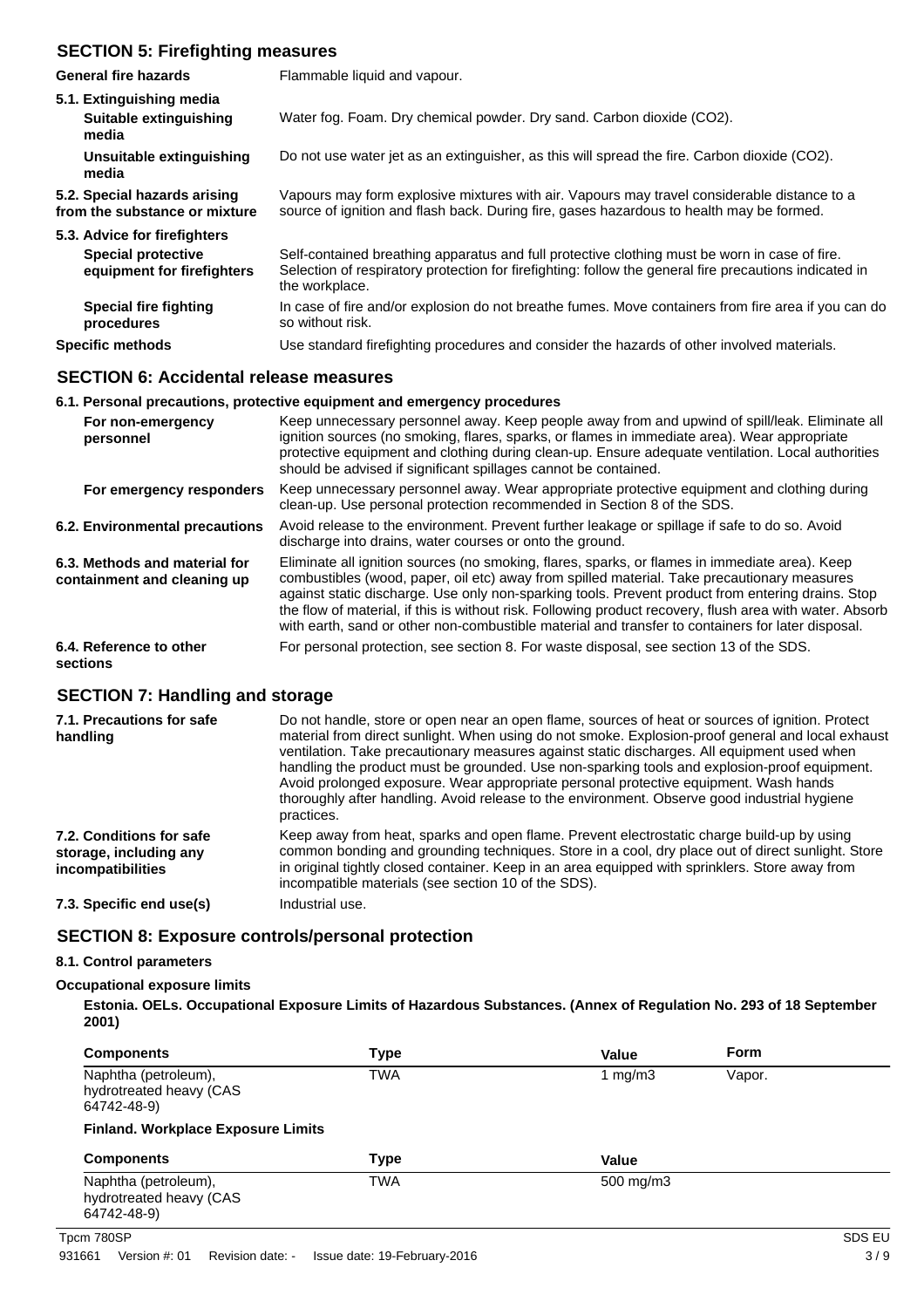**Germany. DFG MAK List (advisory OELs). Commission for the Investigation of Health Hazards of Chemical Compounds in the Work Area (DFG)**

| <b>Components</b>                                              | <b>Type</b>                                                                                                                                 | <b>Value</b>                                                                                                                                                                                                                                                                                                                                                                                    |
|----------------------------------------------------------------|---------------------------------------------------------------------------------------------------------------------------------------------|-------------------------------------------------------------------------------------------------------------------------------------------------------------------------------------------------------------------------------------------------------------------------------------------------------------------------------------------------------------------------------------------------|
| Naphtha (petroleum),<br>hydrotreated heavy (CAS<br>64742-48-9) | <b>TWA</b>                                                                                                                                  | $300$ mg/m3                                                                                                                                                                                                                                                                                                                                                                                     |
|                                                                |                                                                                                                                             | 50 ppm                                                                                                                                                                                                                                                                                                                                                                                          |
|                                                                | Latvia. OELs. Occupational exposure limit values of chemical substances in work environment                                                 |                                                                                                                                                                                                                                                                                                                                                                                                 |
| <b>Components</b>                                              | <b>Type</b>                                                                                                                                 | <b>Value</b>                                                                                                                                                                                                                                                                                                                                                                                    |
| Naphtha (petroleum),<br>hydrotreated heavy (CAS<br>64742-48-9) | <b>TWA</b>                                                                                                                                  | $10$ mg/m $3$                                                                                                                                                                                                                                                                                                                                                                                   |
|                                                                | Portugal. VLEs. Norm on occupational exposure to chemical agents (NP 1796)                                                                  |                                                                                                                                                                                                                                                                                                                                                                                                 |
| <b>Components</b>                                              | <b>Type</b>                                                                                                                                 | <b>Value</b>                                                                                                                                                                                                                                                                                                                                                                                    |
| Naphtha (petroleum),<br>hydrotreated heavy (CAS<br>64742-48-9) | <b>TWA</b>                                                                                                                                  | 400 ppm                                                                                                                                                                                                                                                                                                                                                                                         |
|                                                                | Romania. OELs. Protection of workers from exposure to chemical agents at the workplace                                                      |                                                                                                                                                                                                                                                                                                                                                                                                 |
| <b>Components</b>                                              | <b>Type</b>                                                                                                                                 | <b>Value</b>                                                                                                                                                                                                                                                                                                                                                                                    |
| Naphtha (petroleum),<br>hydrotreated heavy (CAS<br>64742-48-9) | <b>STEL</b>                                                                                                                                 | 200 mg/m3                                                                                                                                                                                                                                                                                                                                                                                       |
|                                                                | <b>TWA</b>                                                                                                                                  | 100 mg/m $3$                                                                                                                                                                                                                                                                                                                                                                                    |
| Switzerland. SUVA Grenzwerte am Arbeitsplatz                   |                                                                                                                                             |                                                                                                                                                                                                                                                                                                                                                                                                 |
| <b>Components</b>                                              | <b>Type</b>                                                                                                                                 | <b>Value</b>                                                                                                                                                                                                                                                                                                                                                                                    |
| Naphtha (petroleum),<br>hydrotreated heavy (CAS<br>64742-48-9) | <b>STEL</b>                                                                                                                                 | 600 mg/m3                                                                                                                                                                                                                                                                                                                                                                                       |
|                                                                | <b>TWA</b>                                                                                                                                  | $100$ ppm<br>300 mg/m3<br>50 ppm                                                                                                                                                                                                                                                                                                                                                                |
| <b>Biological limit values</b>                                 | No biological exposure limits noted for the ingredient(s).                                                                                  |                                                                                                                                                                                                                                                                                                                                                                                                 |
| <b>Recommended monitoring</b><br>procedures                    | Follow standard monitoring procedures.                                                                                                      |                                                                                                                                                                                                                                                                                                                                                                                                 |
| Derived no-effect level (DNEL)                                 | Not available.                                                                                                                              |                                                                                                                                                                                                                                                                                                                                                                                                 |
| <b>Predicted no effect</b><br>concentrations (PNECs)           | Not available.                                                                                                                              |                                                                                                                                                                                                                                                                                                                                                                                                 |
| 8.2. Exposure controls                                         |                                                                                                                                             |                                                                                                                                                                                                                                                                                                                                                                                                 |
| Appropriate engineering<br>controls                            | established, maintain airborne levels to an acceptable level.                                                                               | Explosion-proof general and local exhaust ventilation. Good general ventilation (typically 10 air<br>changes per hour) should be used. Ventilation rates should be matched to conditions. If<br>applicable, use process enclosures, local exhaust ventilation, or other engineering controls to<br>maintain airborne levels below recommended exposure limits. If exposure limits have not been |
| <b>General information</b>                                     | Individual protection measures, such as personal protective equipment<br>discussion with the supplier of the personal protective equipment. | Personal protection equipment should be chosen according to the CEN standards and in                                                                                                                                                                                                                                                                                                            |
| <b>Eye/face protection</b>                                     | Wear safety glasses with side shields (or goggles).                                                                                         |                                                                                                                                                                                                                                                                                                                                                                                                 |
| <b>Skin protection</b>                                         |                                                                                                                                             |                                                                                                                                                                                                                                                                                                                                                                                                 |
| - Hand protection                                              | supplier.                                                                                                                                   | Wear appropriate chemical resistant gloves. Suitable gloves can be recommended by the glove                                                                                                                                                                                                                                                                                                     |
| - Other                                                        | Wear suitable protective clothing.                                                                                                          |                                                                                                                                                                                                                                                                                                                                                                                                 |
| <b>Respiratory protection</b>                                  | been established), an approved respirator must be worn.                                                                                     | If engineering controls do not maintain airborne concentrations below recommended exposure<br>limits (where applicable) or to an acceptable level (in countries where exposure limits have not                                                                                                                                                                                                  |
| <b>Thermal hazards</b>                                         | Wear appropriate thermal protective clothing, when necessary.                                                                               |                                                                                                                                                                                                                                                                                                                                                                                                 |
| <b>Hygiene measures</b>                                        | clothing and protective equipment to remove contaminants.                                                                                   | When using do not smoke. Always observe good personal hygiene measures, such as washing<br>after handling the material and before eating, drinking, and/or smoking. Routinely wash work                                                                                                                                                                                                         |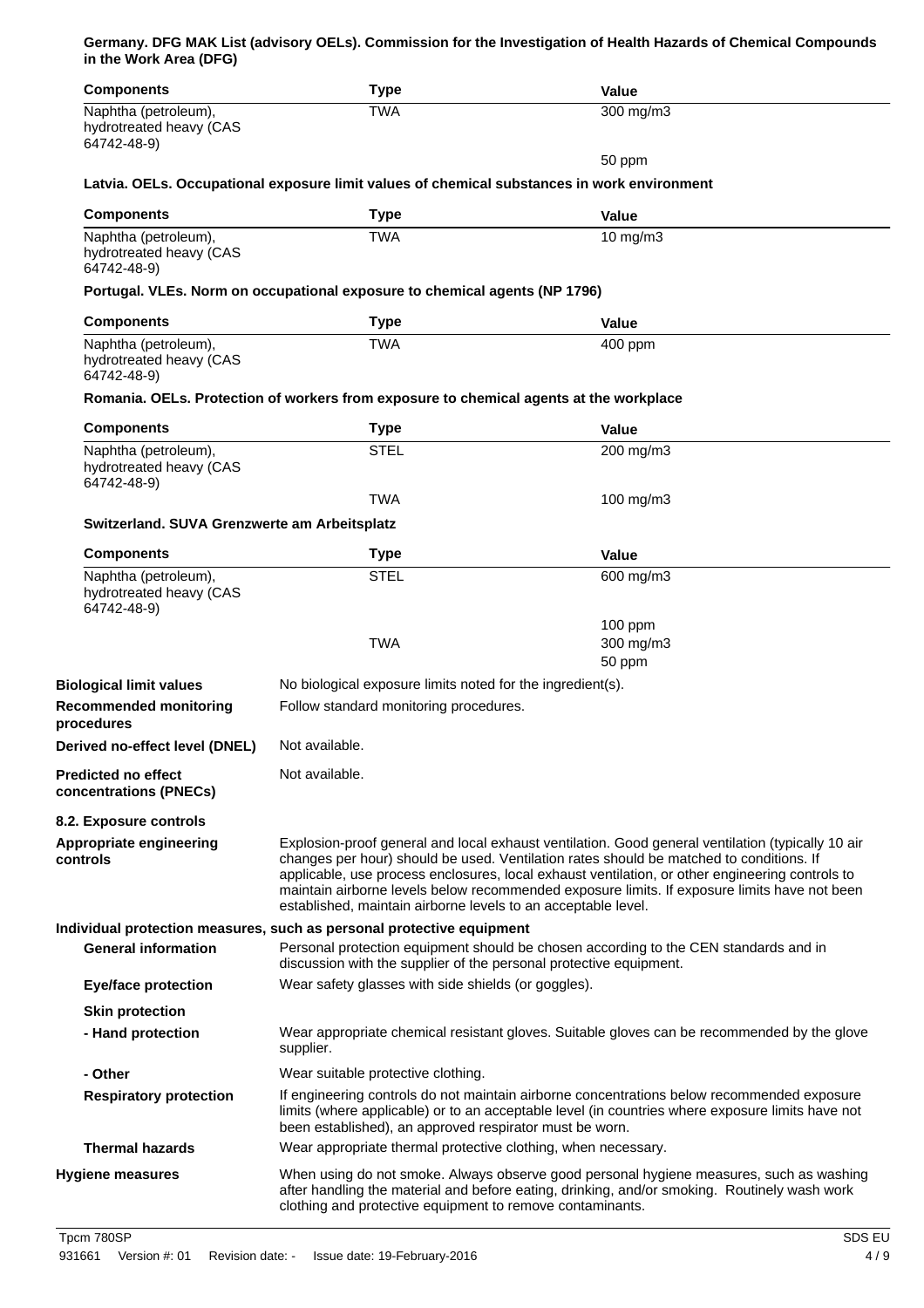# **SECTION 9: Physical and chemical properties**

#### **9.1. Information on basic physical and chemical properties**

| Appearance                                        |                                             |
|---------------------------------------------------|---------------------------------------------|
| <b>Physical state</b>                             | Solid, Liquid.                              |
| Form                                              | Encapsulated product diluted with a solvent |
| Colour                                            | Grey.                                       |
| Odour                                             | Mild solvent.                               |
| Odour threshold                                   | Not applicable.                             |
| рH                                                | Not applicable.                             |
| <b>Melting point/freezing point</b>               | Not available.                              |
| Initial boiling point and boiling<br>range        | Not applicable.                             |
| <b>Flash point</b>                                | 54,0 °C (129,2 °F) (ASTM D-56)              |
| <b>Evaporation rate</b>                           | Not applicable.                             |
| Flammability (solid, gas)                         | Not applicable.                             |
| Upper/lower flammability or explosive limits      |                                             |
| <b>Flammability limit - lower</b><br>$(\%)$       | > 0.7 %                                     |
| <b>Flammability limit - upper</b><br>$(\% )$      | $< 5.4 \%$                                  |
| Vapour pressure                                   | Not applicable.                             |
| <b>Vapour density</b>                             | Not applicable.                             |
| <b>Relative density</b>                           | Not available.                              |
| Solubility(ies)                                   | Negligible.                                 |
| <b>Partition coefficient</b><br>(n-octanol/water) | Not available.                              |
| <b>Auto-ignition temperature</b>                  | 343 °C (649,4 °F)                           |
| <b>Decomposition temperature</b>                  | Not available.                              |
| <b>Viscosity</b>                                  | Not available.                              |
| <b>Explosive properties</b>                       | Not applicable.                             |
| <b>Oxidising properties</b>                       | Not applicable.                             |
| 9.2. Other information                            |                                             |
| <b>Bulk density</b>                               | 2,1 - 2,48 g/cc at 25 °C                    |
| VOC (Weight %)                                    | $5 - 10%$                                   |
|                                                   |                                             |

### **SECTION 10: Stability and reactivity**

| 10.1. Reactivity                            | The product is stable and non-reactive under normal conditions of use, storage and transport.                                                                                                                    |
|---------------------------------------------|------------------------------------------------------------------------------------------------------------------------------------------------------------------------------------------------------------------|
| 10.2. Chemical stability                    | Material is stable under normal conditions.                                                                                                                                                                      |
| 10.3. Possibility of hazardous<br>reactions | No dangerous reaction known under conditions of normal use.                                                                                                                                                      |
| 10.4. Conditions to avoid                   | Avoid heat, sparks, open flames and other ignition sources. Avoid temperatures exceeding the<br>decomposition temperature. Avoid temperatures exceeding the flash point. Contact with<br>incompatible materials. |
| 10.5. Incompatible materials                | Strong oxidising agents.                                                                                                                                                                                         |
| 10.6. Hazardous<br>decomposition products   | Carbon oxides. Metal oxides.                                                                                                                                                                                     |

# **SECTION 11: Toxicological information**

| <b>General information</b>               | Occupational exposure to the substance or mixture may cause adverse effects. |  |
|------------------------------------------|------------------------------------------------------------------------------|--|
| Information on likely routes of exposure |                                                                              |  |
| <b>Inhalation</b>                        | Prolonged inhalation may be harmful.                                         |  |
| <b>Skin contact</b>                      | No adverse effects due to skin contact are expected.                         |  |
| Eye contact                              | Direct contact with eyes may cause temporary irritation.                     |  |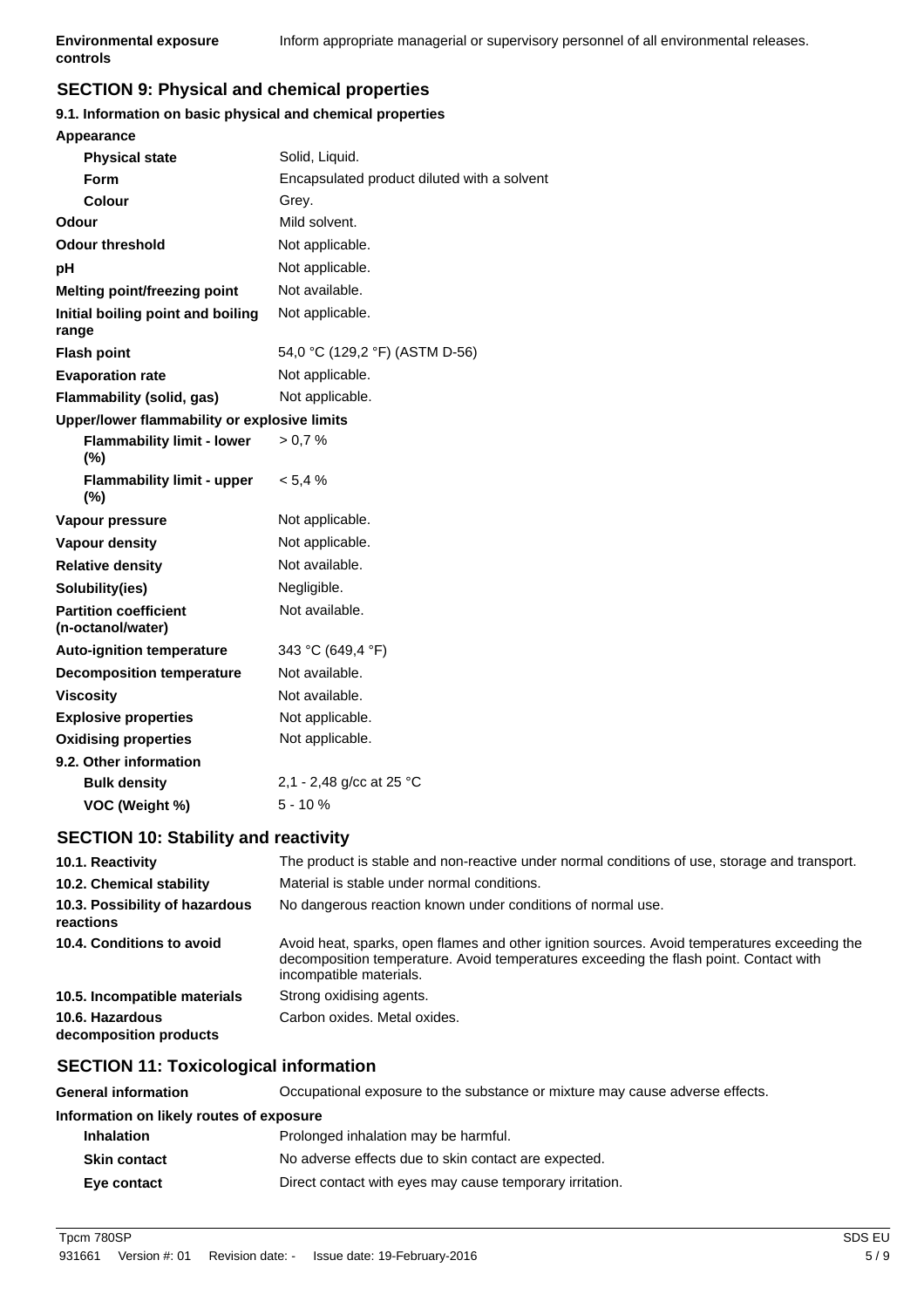| Ingestion                                             | Droplets of the product aspirated into the lungs through ingestion or vomiting may cause a serious<br>chemical pneumonia.  |
|-------------------------------------------------------|----------------------------------------------------------------------------------------------------------------------------|
| <b>Symptoms</b>                                       | Aspiration may cause pulmonary oedema and pneumonitis. Exposure may cause temporary<br>irritation, redness, or discomfort. |
| 11.1. Information on toxicological effects            |                                                                                                                            |
| <b>Acute toxicity</b>                                 | Not expected to be acutely toxic.                                                                                          |
| <b>Skin corrosion/irritation</b>                      | Due to partial or complete lack of data the classification is not possible.                                                |
| Serious eye damage/eye<br>irritation                  | Due to partial or complete lack of data the classification is not possible.                                                |
| <b>Respiratory sensitisation</b>                      | Due to partial or complete lack of data the classification is not possible.                                                |
| <b>Skin sensitisation</b>                             | Due to partial or complete lack of data the classification is not possible.                                                |
| Germ cell mutagenicity                                | Due to partial or complete lack of data the classification is not possible.                                                |
| Carcinogenicity                                       | Due to partial or complete lack of data the classification is not possible.                                                |
| <b>Reproductive toxicity</b>                          | Due to partial or complete lack of data the classification is not possible.                                                |
| Specific target organ toxicity -<br>single exposure   | Due to partial or complete lack of data the classification is not possible.                                                |
| Specific target organ toxicity -<br>repeated exposure | Due to partial or complete lack of data the classification is not possible.                                                |
| <b>Aspiration hazard</b>                              | May be fatal if swallowed and enters airways.                                                                              |
| Mixture versus substance<br>information               | No information available.                                                                                                  |
| <b>Other information</b>                              | Not available.                                                                                                             |

#### **SECTION 12: Ecological information**

| 12.1. Toxicity                                            | Based on available data, the classification criteria are not met for hazardous to the aquatic<br>environment, acute hazard. Due to partial or complete lack of data the classification for hazardous<br>to the aquatic environment, long term hazard, is not possible. The product is not classified as<br>environmentally hazardous. However, this does not exclude the possibility that large or frequent<br>spills can have a harmful or damaging effect on the environment. |
|-----------------------------------------------------------|---------------------------------------------------------------------------------------------------------------------------------------------------------------------------------------------------------------------------------------------------------------------------------------------------------------------------------------------------------------------------------------------------------------------------------------------------------------------------------|
| 12.2. Persistence and<br>degradability                    | No data is available on the degradability of this product.                                                                                                                                                                                                                                                                                                                                                                                                                      |
| 12.3. Bioaccumulative potential                           | No data available.                                                                                                                                                                                                                                                                                                                                                                                                                                                              |
| <b>Partition coefficient</b><br>n-octanol/water (log Kow) | Not available.                                                                                                                                                                                                                                                                                                                                                                                                                                                                  |
| <b>Bioconcentration factor (BCF)</b>                      | Not available.                                                                                                                                                                                                                                                                                                                                                                                                                                                                  |
| 12.4. Mobility in soil                                    | The product is insoluble in water.                                                                                                                                                                                                                                                                                                                                                                                                                                              |
| 12.5. Results of PBT<br>and vPvB<br>assessment            | Not available.                                                                                                                                                                                                                                                                                                                                                                                                                                                                  |
| 12.6. Other adverse effects                               | No other adverse environmental effects (e.g. ozone depletion, photochemical ozone creation<br>potential, endocrine disruption, global warming potential) are expected from this component.                                                                                                                                                                                                                                                                                      |

# **SECTION 13: Disposal considerations**

| 13.1. Waste treatment methods |                                                                                                                                                                                                                                                                                                                                                   |
|-------------------------------|---------------------------------------------------------------------------------------------------------------------------------------------------------------------------------------------------------------------------------------------------------------------------------------------------------------------------------------------------|
| <b>Residual waste</b>         | Dispose of in accordance with local regulations. Empty containers or liners may retain some<br>product residues. This material and its container must be disposed of in a safe manner (see:<br>Disposal instructions).                                                                                                                            |
| Contaminated packaging        | Since emptied containers may retain product residue, follow label warnings even after container is<br>emptied. Empty containers should be taken to an approved waste handling site for recycling or<br>disposal.                                                                                                                                  |
| EU waste code                 | The Waste code should be assigned in discussion between the user, the producer and the waste<br>disposal company.                                                                                                                                                                                                                                 |
| Disposal methods/information  | Collect and reclaim or dispose in sealed containers at licensed waste disposal site. Do not allow<br>this material to drain into sewers/water supplies. Do not contaminate ponds, waterways or ditches<br>with chemical or used container. Dispose of contents/container in accordance with<br>local/regional/national/international regulations. |
| <b>Special precautions</b>    | Dispose in accordance with all applicable regulations.                                                                                                                                                                                                                                                                                            |
|                               |                                                                                                                                                                                                                                                                                                                                                   |

# **SECTION 14: Transport information**

**ADR**

| 14.1. UN number | <b>UN1268</b> |
|-----------------|---------------|
|                 |               |

Tpcm 780SP SDS EU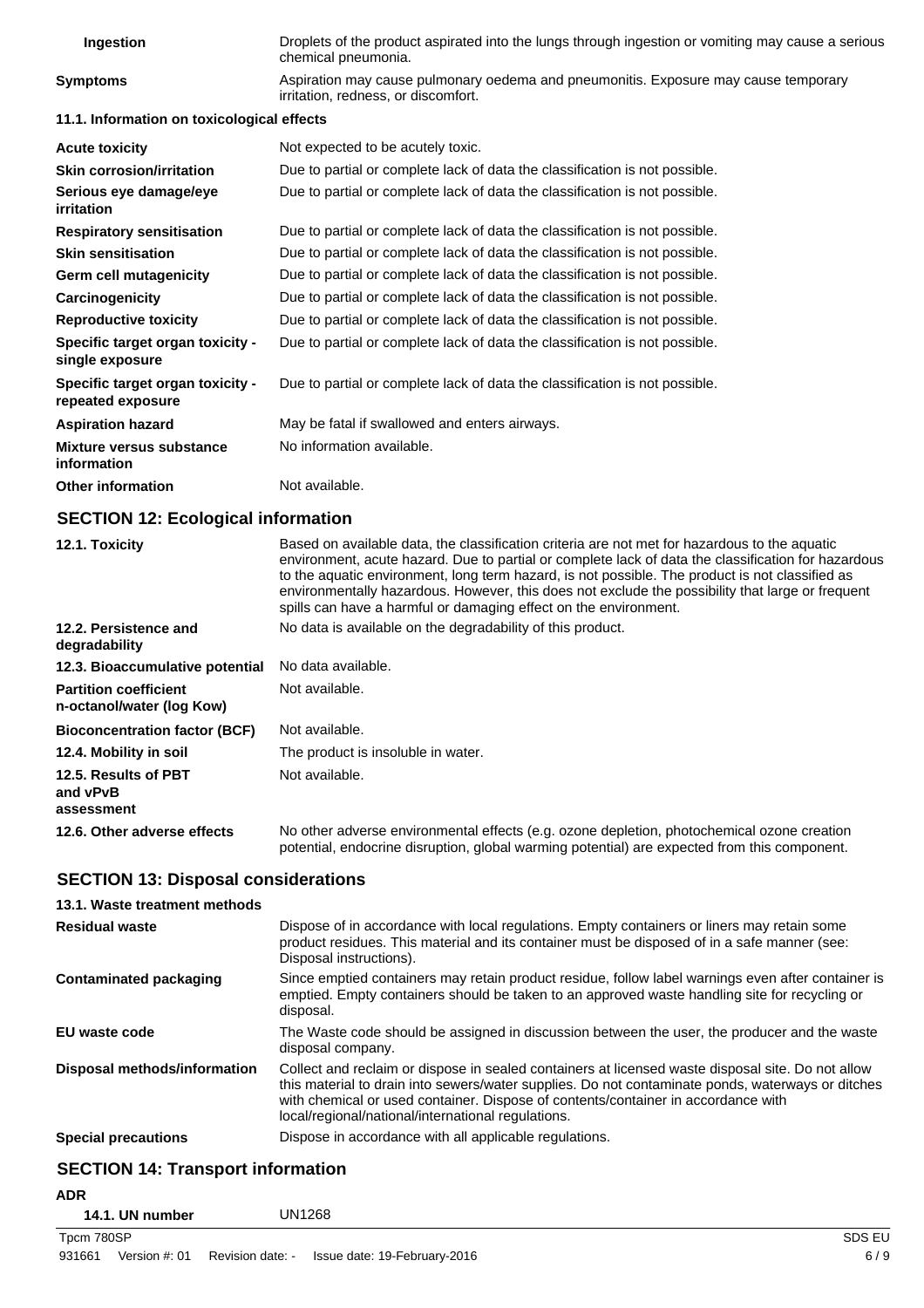| 14.2. UN proper shipping                                   | PETROLEUM DISTILLATES, N.O.S. or PETROLEUM PRODUCTS, N.O.S. (Naphtha    |
|------------------------------------------------------------|-------------------------------------------------------------------------|
| name                                                       | (petroleum), hydrotreated heavy)                                        |
| 14.3. Transport hazard class(es)                           |                                                                         |
| <b>Class</b>                                               | 3                                                                       |
| <b>Subsidiary risk</b>                                     |                                                                         |
| Label(s)                                                   | 3                                                                       |
| Hazard No. (ADR)                                           | 30                                                                      |
| <b>Tunnel restriction code</b>                             | D/E                                                                     |
| 14.4. Packing group                                        | Ш                                                                       |
| 14.5. Environmental hazards No.                            |                                                                         |
| 14.6. Special precautions                                  | Read safety instructions, SDS and emergency procedures before handling. |
| for user                                                   |                                                                         |
| <b>RID</b>                                                 |                                                                         |
| 14.1. UN number                                            | <b>UN1268</b>                                                           |
| 14.2. UN proper shipping                                   | PETROLEUM DISTILLATES, N.O.S. or PETROLEUM PRODUCTS, N.O.S. (Naphtha    |
| name                                                       | (petroleum), hydrotreated heavy)                                        |
| 14.3. Transport hazard class(es)                           |                                                                         |
| <b>Class</b>                                               | 3                                                                       |
| <b>Subsidiary risk</b>                                     | $\overline{\phantom{a}}$                                                |
| Label(s)                                                   | 3                                                                       |
| 14.4. Packing group                                        | Ш                                                                       |
| 14.5. Environmental hazards No.                            |                                                                         |
| 14.6. Special precautions                                  | Read safety instructions, SDS and emergency procedures before handling. |
| for user                                                   |                                                                         |
| <b>ADN</b>                                                 |                                                                         |
| 14.1. UN number                                            | <b>UN1268</b>                                                           |
| 14.2. UN proper shipping                                   | PETROLEUM DISTILLATES, N.O.S. or PETROLEUM PRODUCTS, N.O.S. (Naphtha    |
| name                                                       | (petroleum), hydrotreated heavy)                                        |
| 14.3. Transport hazard class(es)                           |                                                                         |
| <b>Class</b>                                               | 3                                                                       |
| <b>Subsidiary risk</b>                                     |                                                                         |
| Label(s)                                                   | 3                                                                       |
| 14.4. Packing group                                        | Ш                                                                       |
| 14.5. Environmental hazards No.                            |                                                                         |
| 14.6. Special precautions                                  | Read safety instructions, SDS and emergency procedures before handling. |
| for user                                                   |                                                                         |
| <b>IATA</b>                                                |                                                                         |
| 14.1. UN number                                            | <b>UN1268</b>                                                           |
| 14.2. UN proper shipping                                   | Petroleum products, n.o.s. (Naphtha (petroleum), hydrotreated heavy)    |
| name                                                       |                                                                         |
| 14.3. Transport hazard class(es)                           |                                                                         |
| <b>Class</b>                                               | 3                                                                       |
| <b>Subsidiary risk</b>                                     |                                                                         |
| 14.4. Packing group                                        | Ш                                                                       |
| 14.5. Environmental hazards No.                            |                                                                         |
| <b>ERG Code</b>                                            | 3L                                                                      |
| 14.6. Special precautions                                  | Read safety instructions, SDS and emergency procedures before handling. |
| for user                                                   |                                                                         |
| <b>IMDG</b>                                                |                                                                         |
| 14.1. UN number                                            | <b>UN1268</b>                                                           |
| 14.2. UN proper shipping                                   | PETROLEUM DISTILLATES, N.O.S. or PETROLEUM PRODUCTS, N.O.S. (NAPHTHA    |
| name                                                       | (PETROLEUM), HYDROTREATED HEAVY)                                        |
| 14.3. Transport hazard class(es)                           |                                                                         |
| <b>Class</b>                                               | 3                                                                       |
| <b>Subsidiary risk</b>                                     |                                                                         |
| 14.4. Packing group                                        | Ш                                                                       |
| 14.5. Environmental hazards                                |                                                                         |
|                                                            |                                                                         |
| <b>Marine pollutant</b>                                    | No.                                                                     |
| <b>EmS</b>                                                 | $F-E$ , S-E                                                             |
| 14.6. Special precautions                                  | Read safety instructions, SDS and emergency procedures before handling. |
| for user                                                   |                                                                         |
| 14.7. Transport in bulk<br>according to Annex II of Marpol | Not established.                                                        |
| and the IBC Code                                           |                                                                         |
|                                                            |                                                                         |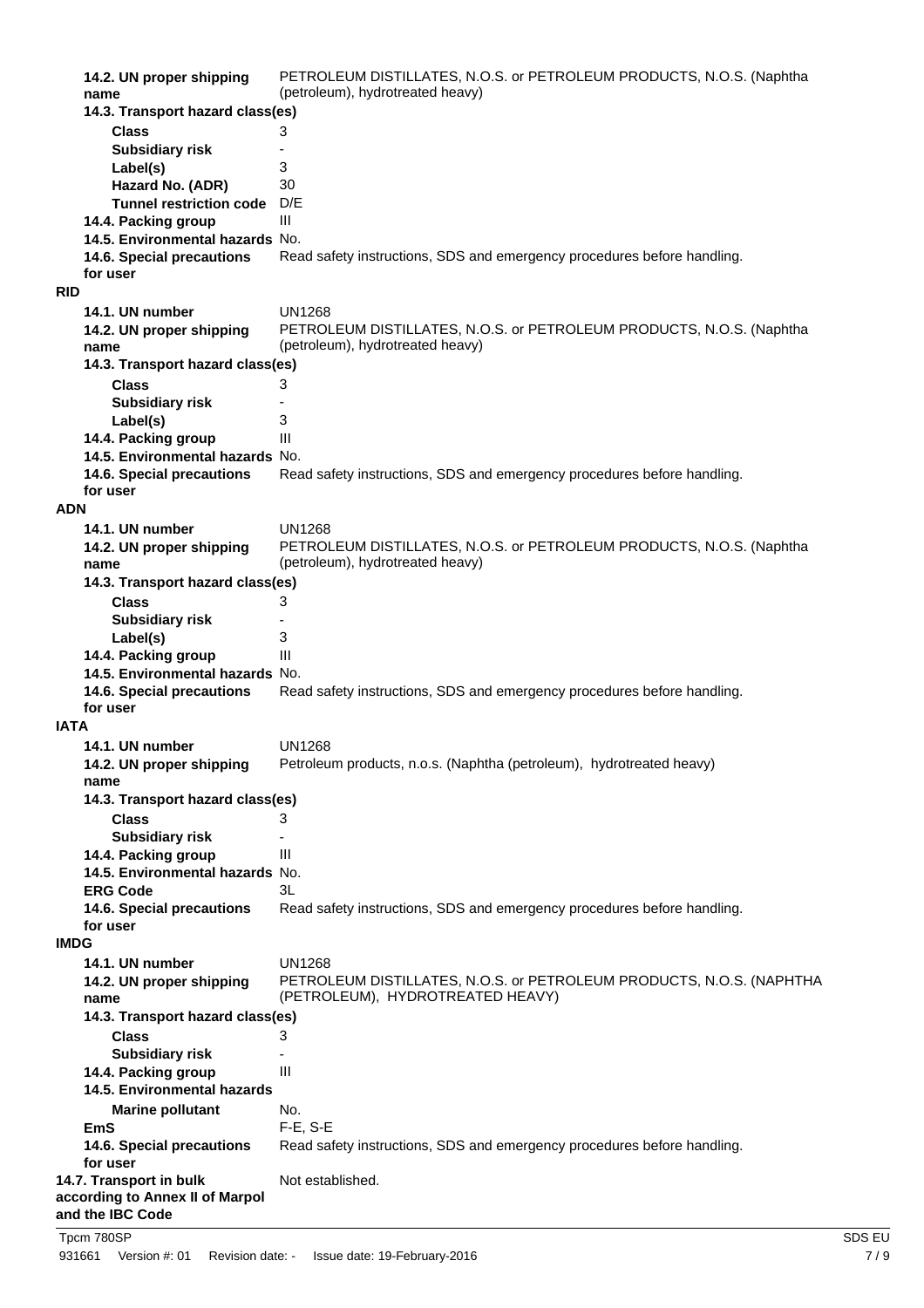# **SECTION 15: Regulatory information**

**15.1. Safety, health and environmental regulations/legislation specific for the substance or mixture**

#### **EU regulations**

**Regulation (EC) No. 1005/2009 on substances that deplete the ozone layer, Annex I and II, as amended** Not listed.

**Regulation (EC) No. 850/2004 On persistent organic pollutants, Annex I as amended**

Not listed.

**Regulation (EC) No. 689/2008 concerning the export and import of dangerous chemicals, Annex I, part 1 as amended** Not listed.

**Regulation (EC) No. 689/2008 concerning the export and import of dangerous chemicals, Annex I, part 2 as amended** Not listed.

**Regulation (EC) No. 689/2008 concerning the export and import of dangerous chemicals, Annex I, part 3 as amended** Not listed.

**Regulation (EC) No. 689/2008 concerning the export and import of dangerous chemicals, Annex V as amended** Not listed.

- **Regulation (EC) No. 166/2006 Annex II Pollutant Release and Transfer Registry, as amended** Not listed.
- **Regulation (EC) No. 1907/2006, REACH Article 59(10) Candidate List as currently published by ECHA** Not listed.

#### **Authorisations**

**Regulation (EC) No. 1907/2006, REACH Annex XIV Substances subject to authorization, as amended** Not listed.

#### **Restrictions on use**

**Regulation (EC) No. 1907/2006, REACH Annex XVII Substances subject to restriction on marketing and use as amended** Naphtha (petroleum), hydrotreated heavy (CAS 64742-48-9)

**Directive 2004/37/EC: on the protection of workers from the risks related to exposure to carcinogens and mutagens at work, as amended**

Naphtha (petroleum), hydrotreated heavy (CAS 64742-48-9)

**Directive 92/85/EEC: on the safety and health of pregnant workers and workers who have recently given birth or are breastfeeding, as amended**

Naphtha (petroleum), hydrotreated heavy (CAS 64742-48-9)

#### **Other EU regulations**

**Directive 2012/18/EU on major accident hazards involving dangerous substances**

Zinc oxide (CAS 1314-13-2)

**Directive 98/24/EC on the protection of the health and safety of workers from the risks related to chemical agents at work** Naphtha (petroleum), hydrotreated heavy (CAS 64742-48-9)

# **Directive 94/33/EC on the protection of young people at work**

Naphtha (petroleum), hydrotreated heavy (CAS 64742-48-9)

| <b>Other regulations</b>            | The product is classified and labelled in accordance with EC directives or respective national laws.<br>Pregnant women should not work with the product, if there is the least risk of exposure. This Safety<br>Data Sheet complies with the requirements of Regulation (EC) No 1907/2006, as amended. |
|-------------------------------------|--------------------------------------------------------------------------------------------------------------------------------------------------------------------------------------------------------------------------------------------------------------------------------------------------------|
| <b>National regulations</b>         | Follow national regulation for work with chemical agents.                                                                                                                                                                                                                                              |
| 15.2. Chemical safety<br>assessment | No Chemical Safety Assessment has been carried out.                                                                                                                                                                                                                                                    |

#### **SECTION 16: Other information**

| <b>List of abbreviations</b>                                                    | Not available.                                                                                                                             |
|---------------------------------------------------------------------------------|--------------------------------------------------------------------------------------------------------------------------------------------|
| <b>References</b>                                                               | Not available.                                                                                                                             |
| Information on evaluation<br>method leading to the<br>classification of mixture | The classification for health and environmental hazards is derived by a combination of calculation<br>methods and test data, if available. |
| Full text of any H-statements<br>not written out in full under                  |                                                                                                                                            |
| Sections 2 to 15                                                                | H226 Flammable liquid and vapour.<br>H304 May be fatal if swallowed and enters airways.                                                    |
| <b>Training information</b>                                                     | Follow training instructions when handling this material.                                                                                  |